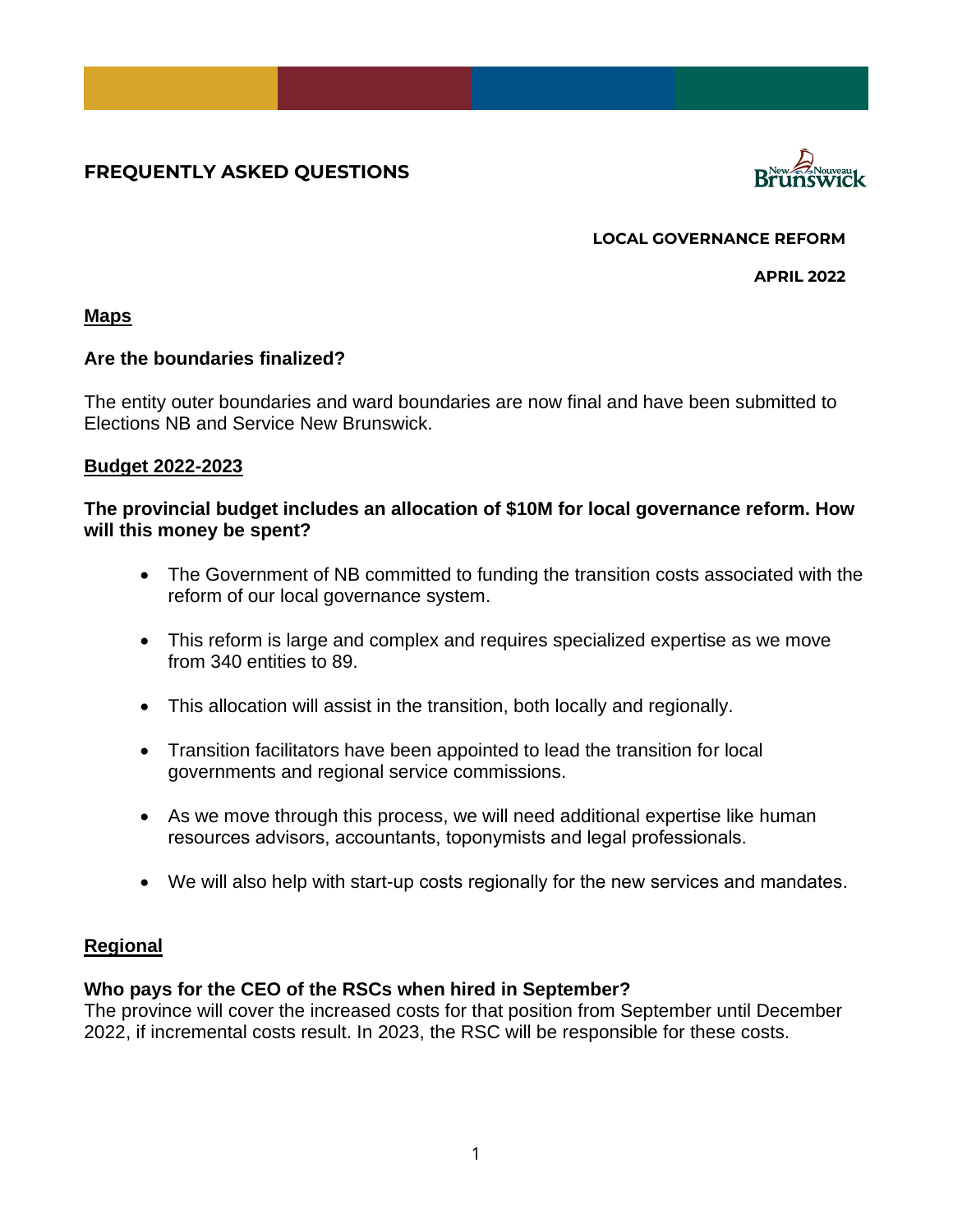# **FREQUENTLY ASKED QUESTIONS**



# **Will the additional mandates at the RSC lead to duplication at the local level, especially in economic development, tourism promotion and recreation cost-sharing?**

The new mandates will be regional in nature and all local governments and rural districts will participate. The goal is to minimize duplication – those who deliver similar services today will either become the regional service provider on behalf of the region or have that portion of their work carried out regionally.

Local governments may continue to be active in local economic and development, should they choose. On recreation cost-sharing, where there are regional facilities, the entire region will contribute to the costs.

### **Local Issues**

## **Will there be job losses for municipal employees when the restructurings are done?**

While the work functions for municipal employees may change, the transition facilitators and their teams will do everything reasonable to ensure existing staff have a role to play within the organization.

### **What is the process of naming the new local governments?**

The transition facilitators are working with representatives of the communities that will make up the new local governments to determine their type and legal name. Proposed names and government types must be submitted by May 16, 2022 to Local Government and Local Governance Reform.

# **Why will the name of the entity be chosen before elections? Why not leave this choice to the newly-elected officials?**

Entity names must be determined by July 2022 as they have to be established in the regulations, which will come into force as of January 1, 2023. There is a process for a local government to change its name if a new council determines it to be desirable.

### **Will mailing addresses change after January 1, 2023?**

Mailing addresses **will not change** as a result of this restructuring exercise when new local government entities come into effect on January 1, 2023.